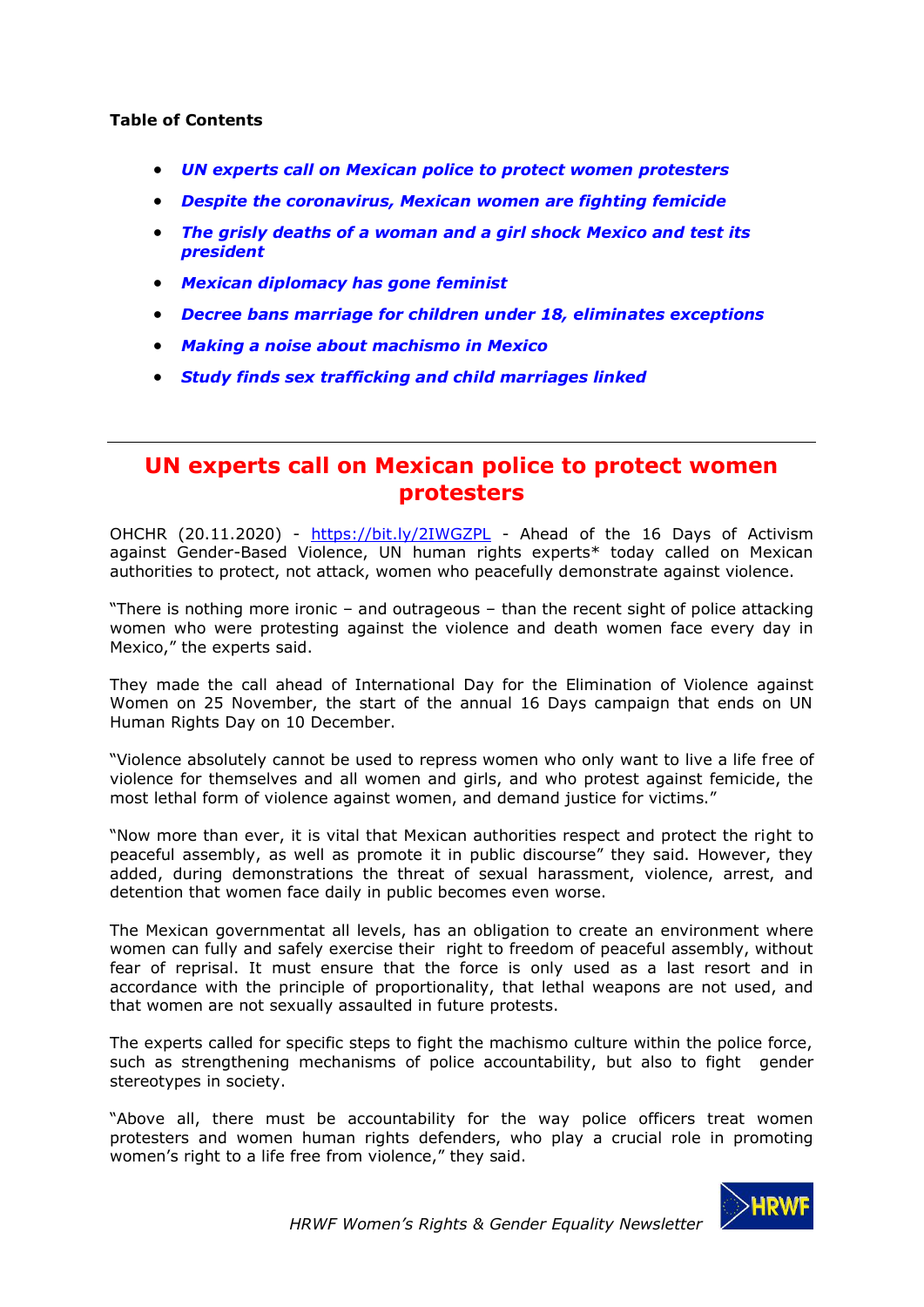In June, the experts raised with the Mexican government their concern over intimidation and threats against those promoting women's rights, particularly threats against women human rights defenders. They are aware of the authorities and other public institutions' efforts to tackle this pattern of violence in the context of protests and violence against women.

# <span id="page-1-0"></span>**Despite the coronavirus, Mexican women are fighting femicide**

## *With little help from the government, citizens are now relying on grassroots organizing and support to combat gendered violence and discrimination.*

### By Ann Deslandes

Foreign Policy (20.05.2020) - <https://bit.ly/3c5ZWI5> - On March 8, International Women's Day, an estimated 100,000 women of all walks of life poured into Mexico City's center. With a small group of male allies taking up the rear, they marched the mile and a half from the Monument to the Mexican Revolution to the Zócalo, Mexico City's central plaza. The march coincided with other large demonstrations in cities across the country, from Tapachula to Tijuana. The outsized rallies were just the beginning of a landmark 48 hour effort by Mexican women to demonstrate the urgency of the national emergency of femicide and other violence against women in the country.

In 2019, on average, 10 women were killed per day in Mexico, and the figure remained unchanged going into 2020. Moreover, Mexico's near-total impunity for crime (hovering around a 90 percent rate of impunity) is even worse when it comes to femicides—more like 99 percent, according to the National Citizen's Observatory on Femicide. Women are also over-represented in the already high numbers of kidnappings and forced disappearances in Mexico. The last major survey on family violence in Mexico, conducted in 2016, found that for approximately every 100 women aged 15 years and over who have had a partner or husband, 42 of the married women and 59 of the separated, divorced, or widowed women have experienced situations of emotional or economic abuse, or physical or sexual violence during their current or last relationship—a clear indication of women's overall vulnerability to security risks of all kinds.

Following large demonstrations in August and November 2019, which left parts of the center of Mexico City covered in graffiti and broken glass from the smashed windows of government buildings, feminist organizers went into 2020 saying that women would continue to take political action until real policy changes were made. On March 9, following the International Women's Day rallies, tens of thousands of Mexican women went on strike—staying indoors, not going to work, and not buying products—in a coordinated national effort to demonstrate to the country what it would be like if women simply ceased to contribute to society, if they continued to die and disappear. Up to 57 percent of women in the Mexican workforce intended to participate in the daylong strike when surveyed, resulting, by some estimates, in a potential economic loss to the country of \$1.5 billion.

In a somewhat surreal twist of events, within two weeks women were once again being called on to stay away from their workplaces—this time for public health reasons, as part of Mexico's measures to slow the spread of the coronavirus pandemic, and this time with an amplified risk of violence against women as family incomes are threatened and the majority of the population is required to stay in their homes, potentially trapped with

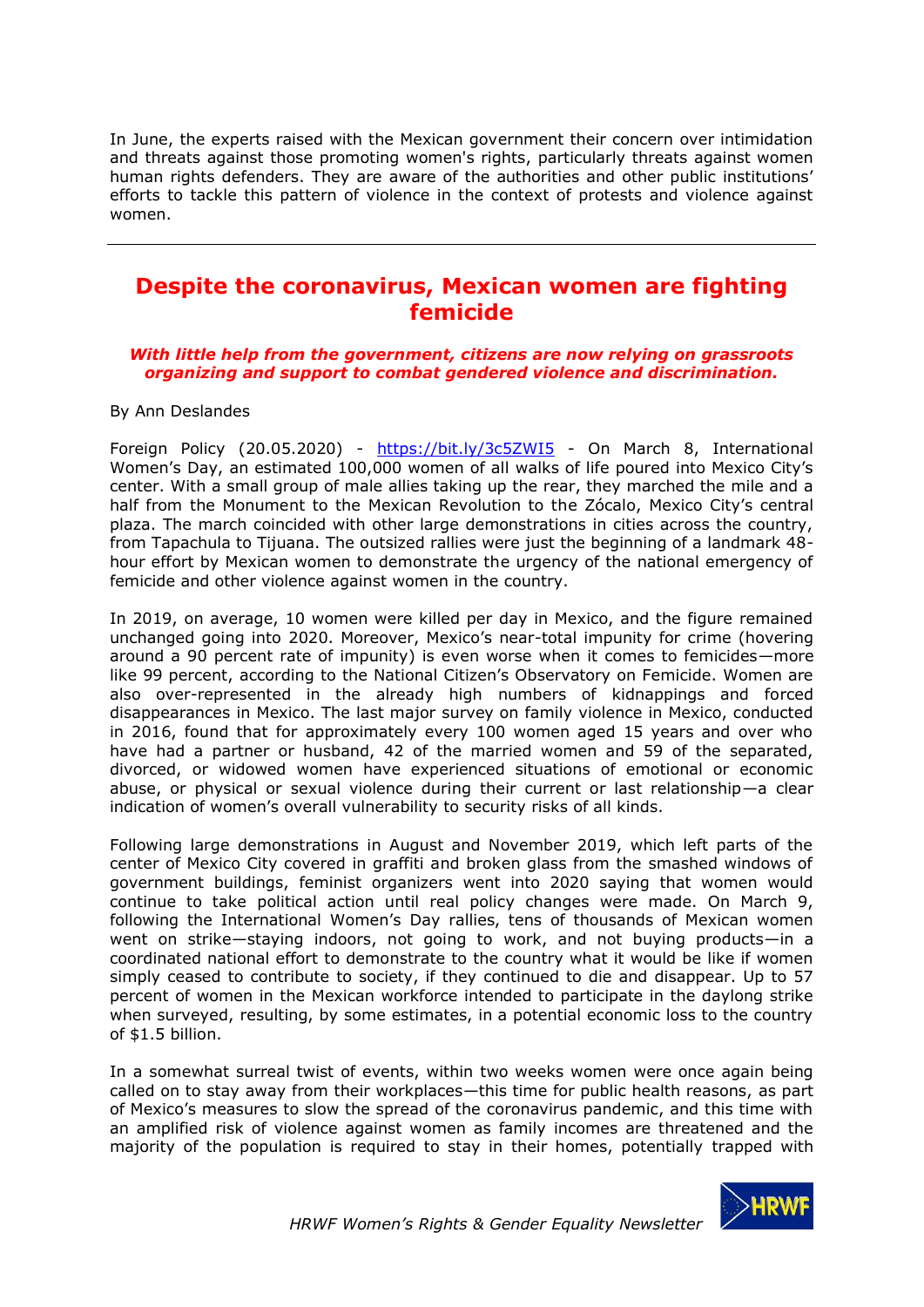abusive family members. Advocates for women are determined that the momentum of March 8-9 not be lost as the country faces the ongoing coronavirus crisis.

Layda Negrete, a lawyer and researcher with the World Justice Project and expert on impunity in Mexico, said the events of March 8 and 9 mark a key moment for a political solution to violence against women in Mexico, noting that the numbers in the streets and on strike was "a very clear display of political muscle … that has really caught the attention of the federal administration." Against this background, the renewed "political muscle" observed by Negrete is already facing its first test as the coronavirus pandemic continues to spread.

The Brujas del Mar (Sea Witches), a collective that played a key role in calling for the strike, has swung into action to mitigate the increased risks to women that come with a country facing a period of lockdown. The group has established a hotline for women to access psychological help if they are experiencing domestic violence. They are often approached by women in their home state of Veracruz, and from elsewhere in the country, for assistance to find refuge or to report abusers, and they are putting together a network to provide accessible legal advice. The collective is also coordinating a system of food donations for women who work in the informal sector and are likely to be hit the hardest by the economic fallout of quarantines and lockdowns.

In the first month of coronavirus quarantine starting in March, the national network of women's shelters reported an 80 percent increase in calls seeking help for gender-based violence. Forty-four percent of the calls were from the capital region, where stay-athome and social distancing measures are scheduled to be in place until May 30. As per some media and activist estimates, 209 women have been killed as stay-at-home measures were announced, with at least 163 of these registered as femicides, or crimes in which the woman was killed because of her gender.

In early May, the president said he did not believe there had been an increase in domestic violence under the stay-at-home measures. In response, a group of feminists shared an open letter on social media that noted the high number of family violencerelated calls to 911 per hour during that period—a figure that comes from his own government's data, which shows calls to report abuse or violence in the home increased overall by 22.7 percent between February and March. Then, the president claimed 90 percent of these calls were false reports.

Women's shelters remain operational as an essential service while coronavirus measures are in place in Mexico, new government funding has been provisioned, and the federal government says a woman experiencing violence can call the emergency number for a response from police or a variety of hotlines to find a place in a shelter. But Mexico is already grappling with several preexisting conditions that will make an effective response more difficult: funding cuts to shelters that occurred in 2019, a decrease in funding for the Mexican federal government's department for women's issues, a systemic underspending of funds allocated to state governments for programs to support women, and near-blanket impunity for criminal violence against women. As the pandemic progresses, it's clear that Mexican society will still rely on the leadership of citizens, as demonstrated during the protests, to prevent and punish violence against women.

There's little doubt that structural sexism and impunity are the greatest barriers to justice for victims of femicide, and to bringing the numbers down. Additionally, indigenous women, transgender women, and women with disabilities face compounded discrimination and risk. Women who work in Mexico's large informal economy are particularly vulnerable to poverty and violence.

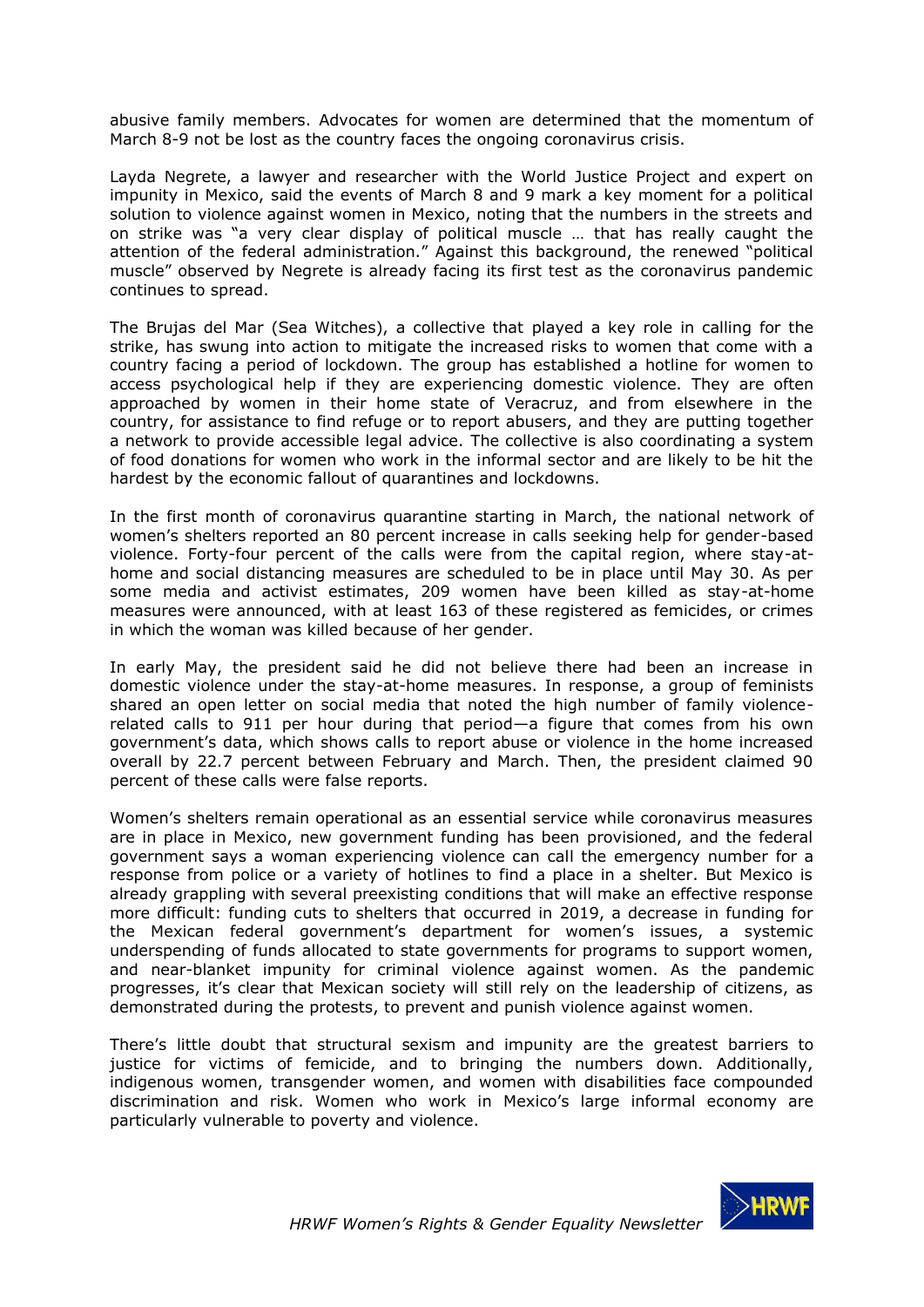Despite the current stay-at-home measures, many of these women must continue to seek a salary, placing them between the precarity of a slowed street economy and the economic pressures of raising a family. These factors are correlated with gendered violence: In a 2018 study, researchers found a link between disruption of employment in the informal economy and violence against women in Mexico City—women already vulnerable to high levels of violence at home find it increases when there are disruptions to their earning income.

Mexico does have a powerful law in place, the General Law on Women's Access to a Life Free of Violence, which was passed in 2007. The law provided sweeping measures to "prevent, treat, punish, and eradicate violence against women," defined as including psychological, physical, economic, patrimonial (involving violation of women's property rights), and sexual violence; it also defined femicide as a hate crime targeting women. But as too many cases have demonstrated, the mandate is not enough.

Despite relatively high levels of reporting of family violence to police, women have come to expect little to no response from authorities. "When a woman is experiencing such violence, she has very little recourse," Negrete said. "If she calls the police, they might not come, and even if they do, they have no training in how to respond to family violence. To pursue charges and protection from the violence they must go to the prosecutor's office, who typically fail to do anything about the complaint."

Under the administration of President Andrés Manuel López Obrador, "there are no clear proposals different from previous governments at the federal level or the local level," said María de la Luz Estrada, a sociologist and the coordinator of the National Citizen's Observatory on Femicide. In response to the rallies and the strike, the administration said it will not be altering current policy or making new policy to fight femicide and other violence against women. "We see a lot of money being put into things like a national policy against drug cartels, but not to prevent violence against women," Negrete said.

A recent government service measure known as Women's Justice Centers was starting to work until budget cuts hit. "The woman would arrive, and they would have a social worker, a psychologist, and child care provided; they would also have a legal branch to it, so they could prosecute cases that were suitable for prosecution," Negrete said. Similar service responses are successful elsewhere in the world, but most of the centers have struggled to maintain the full suite of services since López Obrador cut the public security budget, resulting in a loss of nearly 80 percent of funding. Most of the centers are still operational at reduced hours and must do a lot more with a lot less as needs for their services rise under coronavirus conditions.

The mass demonstrations of early March were largely initiated through online media, and campaigning for gender justice in Mexico continues via those networks while the country remains in lockdown. Young women at the country's largest public university who have been protesting against sexual assault and rape on campus over the last several months hacked the intranet of the Department of Political and Social Science, which had scheduled virtual classes. The Organized Women of the Department of Political and Social Sciences collective then published a communique accusing department administration of punishing women professors for supporting students who speak out against gender violence, and they disabled the intranet's functions so that grades could not be assigned and classes could not be scheduled.

Other examples of online campaigning include a virtual vigil for Ana Paola, a 13-year-old victim of femicide in her home after stay-at-home measures began, and a virtual protest, coordinated with other countries in Latin America, held on May 9, the day before Mother's Day, with the purpose of posting material en masse to social media networks, depicting the dangers being faced by women in the home under coronavirus measures.

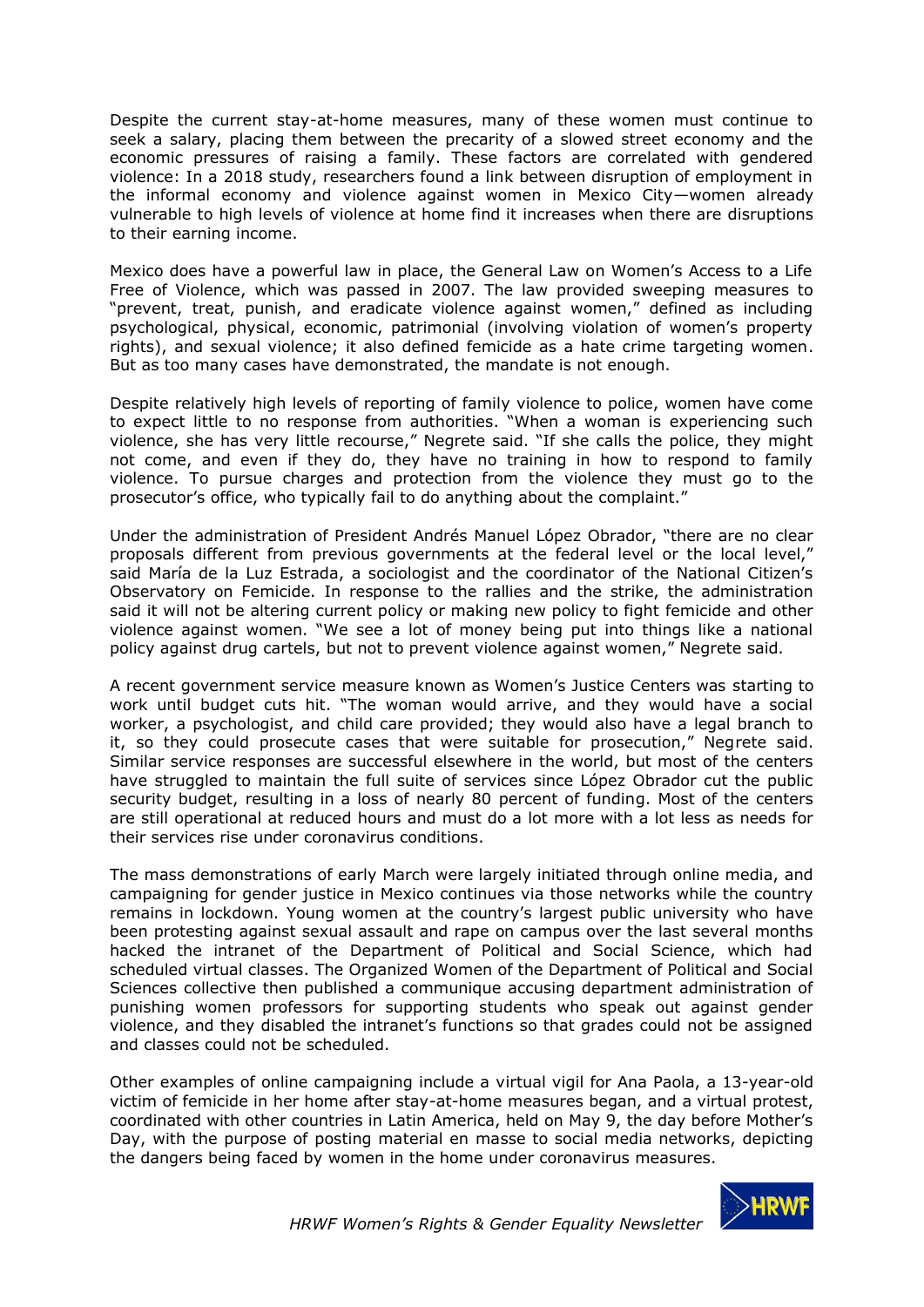The massive support for a social transformation of gender relations in Mexico, evidenced by the protests of early 2020, continues despite the quarantine, and there are clear budget and policy decisions that Mexican authorities can take in order to respond right now. For women at risk in their homes, there need to be clearer, better-funded avenues to support women and children fleeing violence, enabled by community support. Mexican women do reach out for help—if they are asked to stay in their homes to stop the spread of a dangerously contagious virus, authorities must ensure they are not exposing them to greater vulnerability.

# <span id="page-4-0"></span>**The grisly deaths of a woman and a girl shock Mexico and test its president**

#### *The murders of Ingrid Escamilla, 25, and Fátima Aldrighett, 7, are forcing a reckoning in a country that has wrestled with violence against women. The president's response has been harshly criticized.*

By Kirk Semple and Paulina Villegas

The New York Times (19.02.2020) - <https://nyti.ms/32qYqgu> - The gruesome murders this month of a woman and a girl in Mexico have shocked the nation, triggering a groundswell of outrage punctuated by near-daily street protests, unbridled fury on social media and growing demands for incisive government action against gender-based violence.

The woman, Ingrid Escamilla, 25, was stabbed, skinned and disemboweled, and the girl, Fátima Cecilia Aldrighett, 7, was abducted from school, her body later found wrapped in a plastic bag. The outcry over their deaths is forcing a reckoning in a country that has long wrestled with violence against women, analysts and activists say.

It is also amounting to a major leadership test for President Andrés Manuel López Obrador — and critics, who have called his response at turns anemic, insensitive and condescending, say he is falling far short.

Xóchitl Rodríguez, a member of Feminasty, a feminist activist collective, said she has been deeply disappointed by the response of Mr. López Obrador, who campaigned as a transformative figure who would defend marginalized populations.

"He was supposed to represent a change and it turns out that he is not," she said. "The fact that you wake up in the morning and your president cannot reassure you on what specific actions he is taking to deal with the issue, is outrageous."

In 2019, the Mexican government recorded 1,006 incidents of femicide, the crime of killing women or girls because of their gender  $-$  a 10 percent increase from 2018. The overall number of women who die violently in Mexico has also increased, rising to 10 killings per day in 2019 from seven per day in 2017, according to the Mexico office of U.N. Women.

"Women are demanding a shift of paradigm and nothing less," said Estefanía Vela, executive director of Intersecta, a Mexico City-based group that promotes gender equality. "These are not only hashtags. These are students protesting at the universities, and mothers demanding justice for their daughters."

But Mr. López Obrador has seemed to struggle with how to respond to the issue.



*HRWF Women's Rights & Gender Equality Newsletter*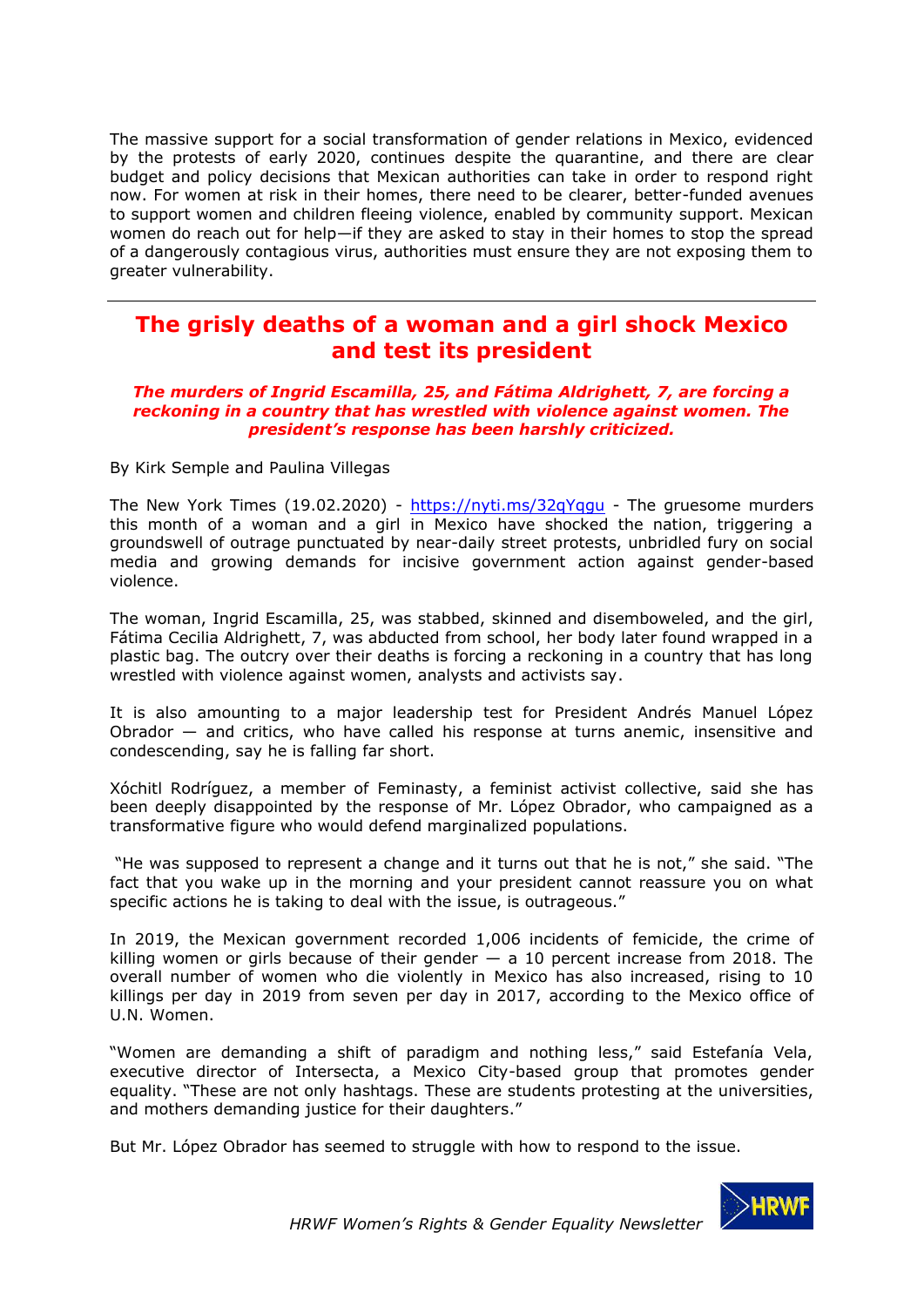Speaking at one of his regular morning news conference last week, the president bristled at journalists' questions about femicide, and tried to bring the conversation back to his announcement that the government had recovered more than \$100 million in criminal assets and would be channeling it into poor communities.

"Look, I don't want the topic to be only femicide," he said. "This issue has been manipulated a lot in the media."

And on Monday, when asked about Fátima's death, he sought to blame femicides on what he called the "neoliberal policies" of his predecessors.

Mexican society, he said, "fell into a decline, it was a process of progressive degradation that had to do with the neoliberal model."

Amid the escalating violence and facing a lack of what they consider effective government response, a feminist protest movement has gained momentum in the past year and become more violent, with some protesters smashing windows of police stations and spraying graffiti on monuments.

The deaths of Fátima and Ms. Escamilla, both in the past two weeks, have injected even greater urgency into the debate surrounding gender violence and machismo and have intensified the demands for a more effective government response.

The killing of Ms. Escamilla, whose body was found on Feb. 9, was so ghoulish it managed to transcend the daily drumbeat of bloodshed and shock the nation. A man, found covered in blood and said to be her domestic partner, was arrested and confessed to the crime, the authorities said.

Adding to the outrage was the fact that photos of Ms. Escamilla's mutilated body were leaked to tabloids, which published the images on their front pages.

On Feb. 11, Fátima went missing after she was led away from her primary school by an unidentified woman  $-$  an abduction that was captured by security cameras. The discovery of the girl's body over the weekend, wrapped in a plastic bag and dumped next to a construction site on the outskirts of the capital, added to the rising anger.

Last Friday, protesters, most of them women, spray-painted "Femicide State" and "Not One More" on the facade and main doorway of the National Palace in Mexico.

Claudia Sheinbaum, the mayor of Mexico City, said Wednesday night on Twitter that suspects in the killing of Fátima had been detained in the State of Mexico. Several days ago, the mayor said prosecutors would seek the maximum sentence against Ms. Escamilla's killer and called femicide "an absolutely condemnable crime."

"Justice must be done," Ms. Sheinbaum said.

In the lower house of the Mexican Congress on Tuesday, lawmakers approved a reform to the penal code that would increase the maximum prison sentence for a femicide conviction to 65 years from 60 years. The measure has been sent to the Senate for a vote.

Also on Tuesday, a coalition of representatives from several political parties issued a declaration condemning gender-based violence and demanding that all levels of government strengthen the fight against it.

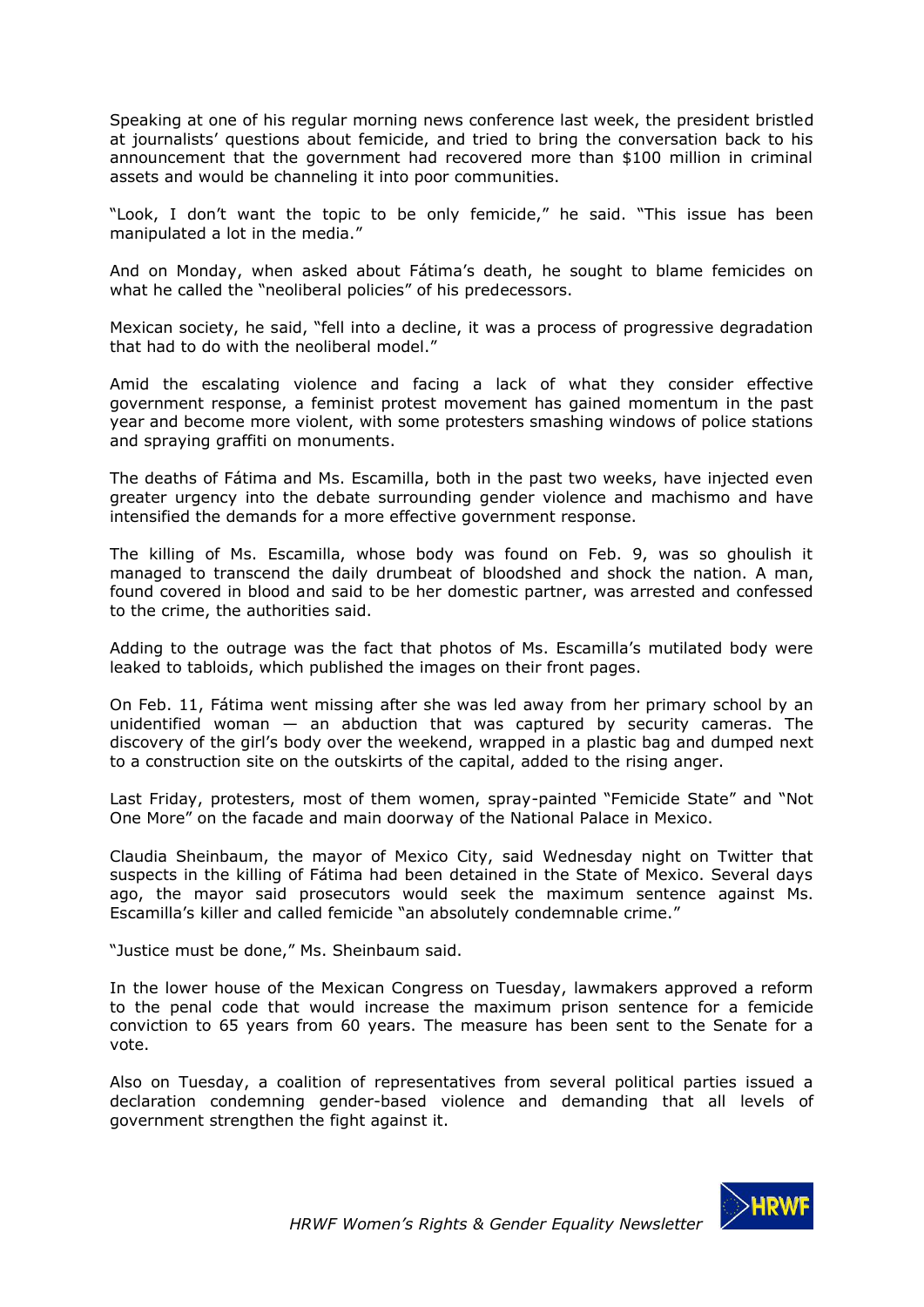"This is a national crisis," Ana Patricia Peralta, a representative from Morena, Mr. López Obrador's party, said in a speech on Tuesday. "What else needs to happen for us to accept that violence against women in our country is an epidemic that has extended to all social strata?"

A senator from the National Action Party, Josefina Vázquez Mota, filed a proposal in the Senate to create a special commission that would monitor the prosecution of femicides against minors.

But Mr. López Obrador has been seen as dismissive. To the women who spray-painted calls for change on the National Palace, for example, he said "I ask feminists, with all due respect, not to paint the doors, the walls. We are working so that there are no femicides."

His attitude was met with scorn by critics, particularly women's rights activists.

"If trashing monuments makes authorities look at us and listen to our demands, then we will continue to do so," said Beatriz Belmont, a student in economics and international relations at ITAM, a Mexico City university, and a member of the Fourth Wave, a feminist student collective.

She called the president's responses to the crisis "unacceptable and unfitting for someone who should be acting as a national leader."

"It seems like he is closing his eyes before a reality that is not only sitting in front of him but is slapping him in the face," Ms. Belmont said.

On Wednesday morning, however, Mr. López Obrador seemed more receptive to the protesters' demands, applauding the congressional vote in favor of harsher prison terms and attributing it in part to societal pressure. He even drew a parallel between the protesters and leaders of the Mexican Revolution.

"That is why the participation of citizens is important," he said. "If there hadn't been a Revolution, we wouldn't have the 1917 Constitution."

# **Mexican diplomacy has gone feminist**

# <span id="page-6-0"></span>*Andrés Manuel López Obrador's administration has boldly reoriented its foreign policy toward gender equality.*

By Lyric Thompson

Foreign Policy (14.01.2020) - <https://bit.ly/38Cpyv1> - Last week, Mexico became the first global south country—and only the third country worldwide—to launch an explicitly feminist foreign policy. With this new policy platform, the government is setting a new global standard and, in its own words, "breaking glass ceilings."

"The government of Mexico is feminist, and our foreign policy should be, too," said Foreign Secretary Marcelo Luis Ebrard Casaubón. Starting now, the new policy mandates that gender equality be core to all aspects of Mexican foreign policy.

The first feminist foreign policy was debuted by Sweden in 2014, to "giggles" and suspicion at the time, according to then-Foreign Minister Margot Wallstrom. Canada became the second, with its Feminist International Assistance Policy, in 2017, followed by announcements by Mexico, France, and Luxembourg that such policies were under

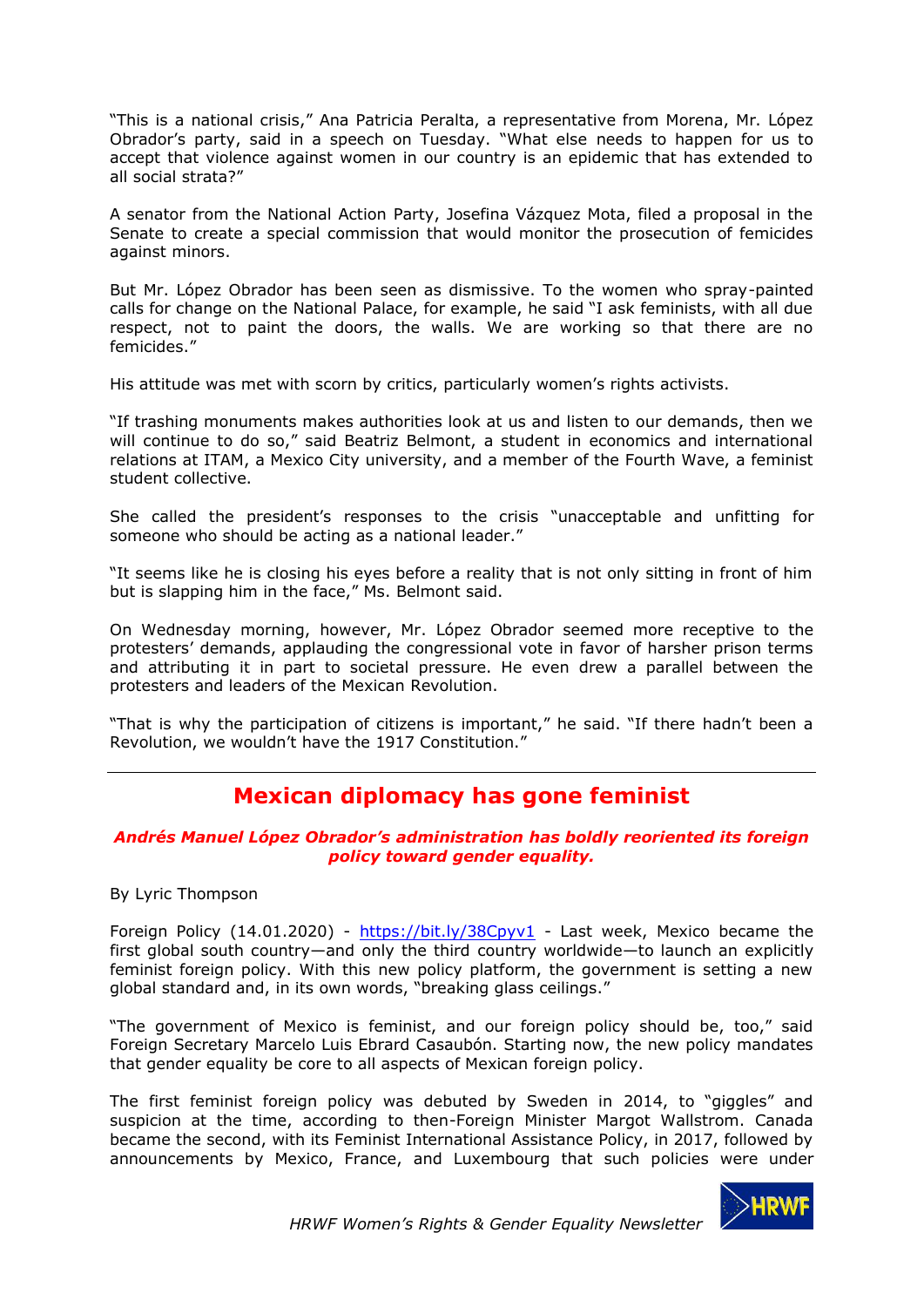development. And last week, Mexico publicly rolled out its new policy guidance as all of Mexico's ambassadors and heads of mission were gathered in Mexico City for their annual training and policy updates.

The Mexican policy is already setting the tone for other countries that want to follow suit as they grapple with how best to take on the most pressing issues facing the world today: violence and war, climate change, and structural and social inequality.

#### But what exactly is a "feminist" foreign policy?

Following more than a year of global consultation and research on the world's handful of existing feminist foreign policies, the International Center for Research on Women has established a working definition for government policy that "prioritizes gender equality and enshrines the human rights of women and other traditionally marginalized groups, allocates significant resources to achieve that vision and seeks through its implementation to disrupt patriarchal and male-dominated power structures across all of its levers of influence (aid, trade, defense and diplomacy), informed by the voices of feminist activists, groups and movements."

By our measure, the Mexican government has laid out a foundation for what is emerging as a global gold standard. "Mexico is determined to move forward a progressive foreign policy," said Cristopher Ballinas Valdés, the director-general for human rights and democracy at the Mexican foreign ministry, "with a main focus on promoting human rights, equality, and women's rights. The feminist foreign policy is based on five principles that rule all foreign-policy activities."

Those five principles include: conducting all aspects of foreign policy with the intent to advance gender equality and a feminist agenda; achieving gender parity at all levels of staff in the foreign ministry; combatting all forms of gender-based violence, including within the ministry; making equality visible; and practicing intersectional feminism, which is to say, an approach that values not only women's rights but also other intersecting social, economic, and environmental justice issues.

The government of Mexico has opted for a very broad vision for what its policy would achieve—not simply the advancement of women, but also the fulfilment of rights for lesbian, gay, bisexual, and transgender people (the Mexican foreign ministry participated in Mexico City's pride march for the first time last year) and the advancement of broader social and economic justice initiatives. Quoting work by the International Center for Research on Women, the policy explicitly obligates Mexican leadership to advance "issues that others are not prioritizing," including sexual and reproductive health and rights, as well as climate change.

Given the prevalence of gender-based violence and femicide in Mexico, the new policy marks a welcome change of pace. With the policy, according to Ballinas Valdés, "Mexico will pay justice to a long overdue agenda on women's and girls' rights." This is the first time such an overt women's rights agenda has been advanced in Mexican foreign policy, and officials inside the ministry have indicated that the establishment of a genderbalanced cabinet in President Andrés Manuel López Obrador's administration went a long way toward enabling such change.

Mexico's feminist foreign policy commits to an ambitious number of immediate actions across all five areas of engagement, stipulating precise timelines by which they are to be achieved. Trainings, workshops, working groups, and manuals are to be developed and deployed within the first year. By 2024, the government is aiming for full employment parity, equal pay, and the application of a gender lens to every foreign-policy position,

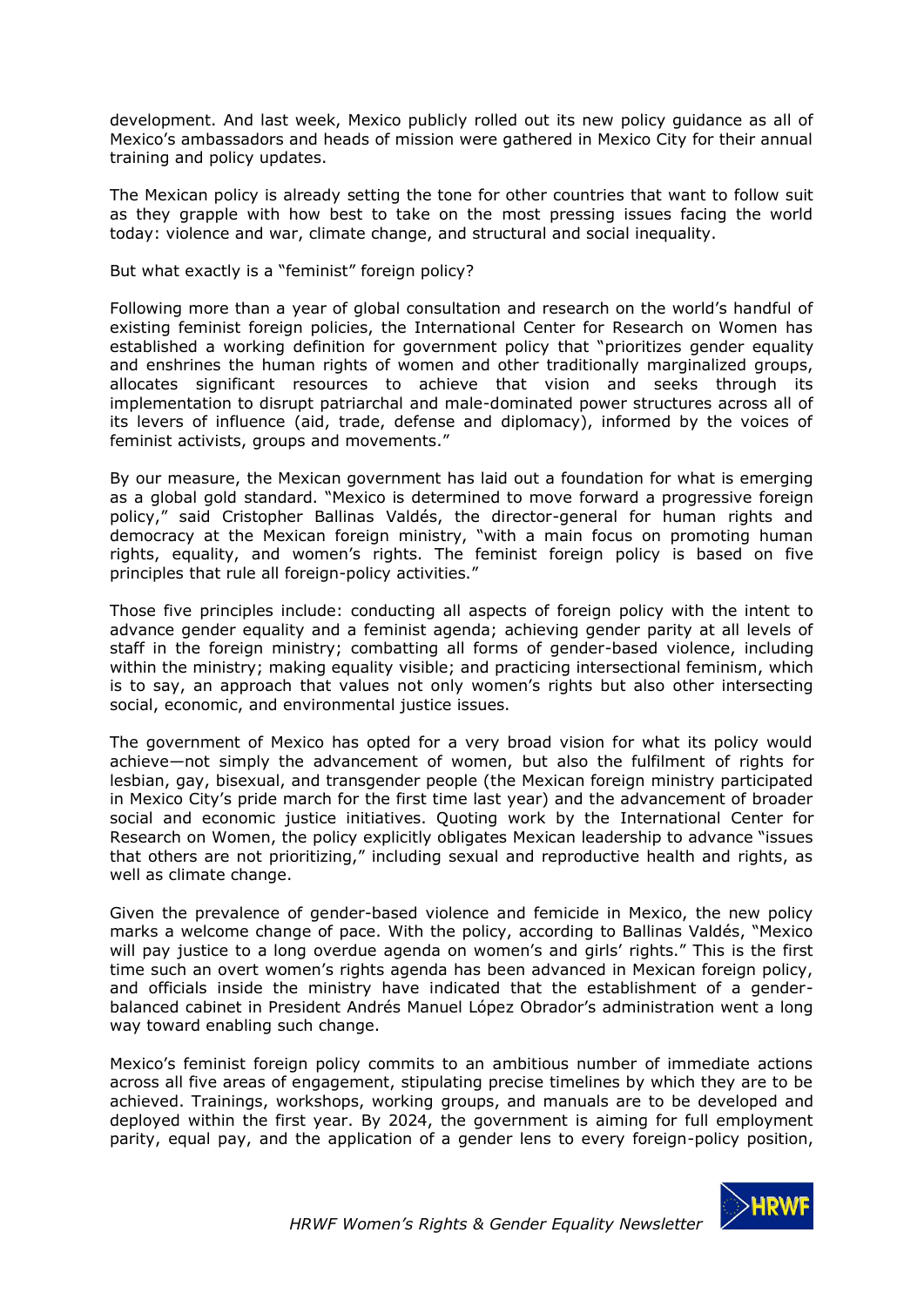resolution, and mandate. This is a tall order—and one that will undoubtedly encounter resistance.

But if past is prologue, Mexico seems positioned to excel. The new policy's antecedents have already been shaping Mexico's behavior internally and on the world stage. Case in point, Mexico took a clear leadership position at the United Nations Climate Change Conference (COP25) held last month in Spain, where the government promoted gender equality as a nonnegotiable component of any agreement on climate change.

"[Mexico is] simply one of the few countries that comes to the table with gender equality and human rights as a red line," said conference attendee Bridget Burns, a climate activist and the executive director of the Women's Environment and Development Organization. "Many other actors say it's a priority for them, but Mexico showed real strength in not letting these principles become bargaining chips in a process that often dwindles issues down to the lowest common denominator."

The lowest common denominator appeared to be the likely outcome of COP25 at one point, as countries worked together to exclude activists from the negotiations and even locked a number of activists and indigenous women out of in the cold. But Mexican negotiators made sure feminist climate activists had a seat at the table and led a process that ultimately developed a Gender Action Plan, one of the only tangible outcomes in a conference that otherwise "fell short" of meaningful progress on climate initiatives.

"Having witnessed Mexico championing human rights and gender equality in the context of the U.N. climate negotiations, it's exciting to see the launch of this feminist foreign policy, principled on an intersectional feminist approach," Burns said. "We know that to be truly 'feminist,' foreign policy must understand gender equality in the context of all issues, from environment and trade, to peace and economy. We look forward to seeing Mexico put these words into action, and to serving as inspiration for other governments, particularly given their leadership in the upcoming Beijing+25 Generation Equality Forum."

That forum marks the 25th anniversary of the Beijing Declaration and Platform for Action, watershed agreements outlining women's human rights. It also marks the first major multilateral test of Mexico's new foreign policy. Mexico and France, which has also recently announced but not yet released a feminist foreign policy, will be co-hosting a "champions only" progressive, multilateral space, where heads of state from progressive countries will gather to make commitments to the next generation of women's rights issues.

The path forward will not be an easy one. Retrogressive foreign policies, including that of the United States, have instilled little trust in some governments to advance and protect the women's rights standards laid out 25 years ago. But if Mexico's level of ambition and the growing number of countries turning their eyes on their own foreign policies are signs of what is to come, the momentum may be just enough to carry this movement forward.

"It's very encouraging to see," said Kristina Lunz, a co-founder of the Centre for Feminist Foreign Policy, "that with Mexico the first global south country presented a feminist foreign policy. In international circles, there still tends to be this biased perception that industrial countries such as Germany would be leading on topics of social justice and equality—but especially when it comes to feminism in foreign policy, Germany and others can learn lots from Mexico."

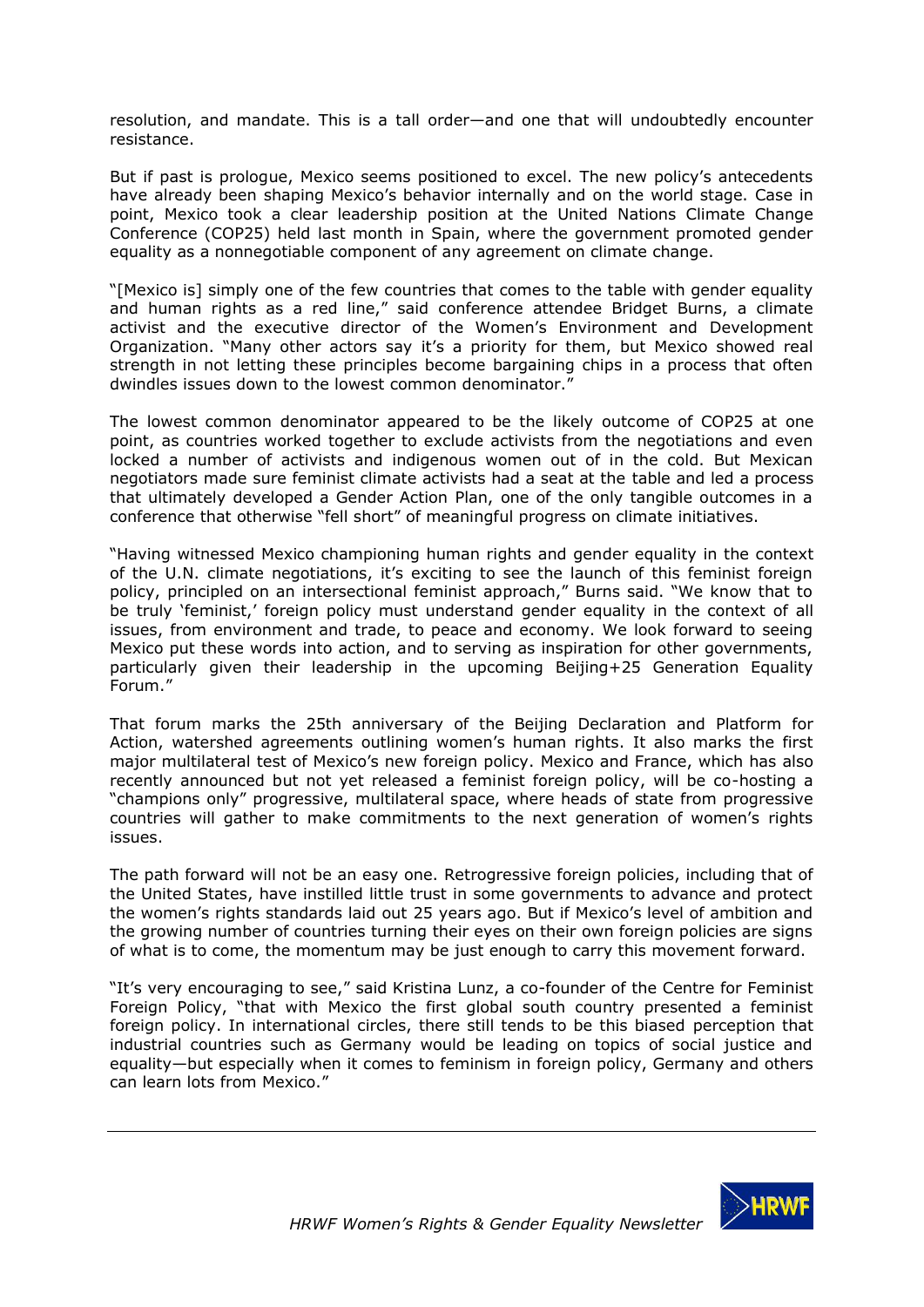# <span id="page-9-0"></span>**Decree bans marriage for children under 18, eliminates exceptions**

## *Some states previously allowed girls as young as 14 to marry*

Mexico News Daily (05.06.2019) - <https://bit.ly/2EV3XkW> - A decree published on Tuesday by the federal government banned marriage for children under 18 in 31 out of 32 states.

The decree annulled certain laws that allowed local authorities and families to provide exceptions or consent for child marriages.

Exceptions to the ban can still be granted in Baja California.

The National System for Protection of Children and Adolescents (Sipinna) celebrated the decree, saying it will help protect the rights of children.

"This will help promote a cultural change to eradicate forced marriages," read a statement by the organization.

Since its creation in 2015, Sipinna has been advocating for a ban on child marriage, making alliances with international and national civil society organizations.

As of 2016, marriage was legal for boys as young as 16 and girls as young as 14 in 24 states. In some of the 18 states where child marriage was banned, the law contained provisions for families or local authorities to grant exceptions.

Almost 1.3 million child marriages take place in Mexico every year, making it one of the 10 countries with the highest number of cases. According to Save the Children, one in every five Mexican women get married before their 18th birthday, 73% of whom do not finish school. Child marriages also put women and girls at higher risks of physical and sexual violence.

But pressure has been mounting to ban child marriage in recent years. In March, the Supreme Court upheld a ban on the practice in Aguascalientes from a challenge to its constitutionality. On May 1, the Chamber of Deputies approved a measure to ban child marriage at the federal level with near unanimity.

# **Making a noise about machismo in Mexico**

#### <span id="page-9-1"></span>*"Machismo has to die," chanted protesters as they walked through the centre of Mexico City last month.*

By Katy Watson

BBC (20.05.2016) - <http://bbc.in/1TrfXux> - Thousands of people came out onto the streets to say enough was enough.

The macho culture is all pervasive in Mexico and many of those at the march think its emphasis on male pride is a contributing factor in the high rates of violence against women that Mexico is experiencing.

It is estimated that [nine out of 10 women](http://www.equidad.scjn.gob.mx/biblioteca_virtual/publicacionesRecientes/BrechasDeGenero/03.pdf) (link in Spanish) have been subjected to sexual violence, whether on the streets or at home.

# *'Tired of the violence'*

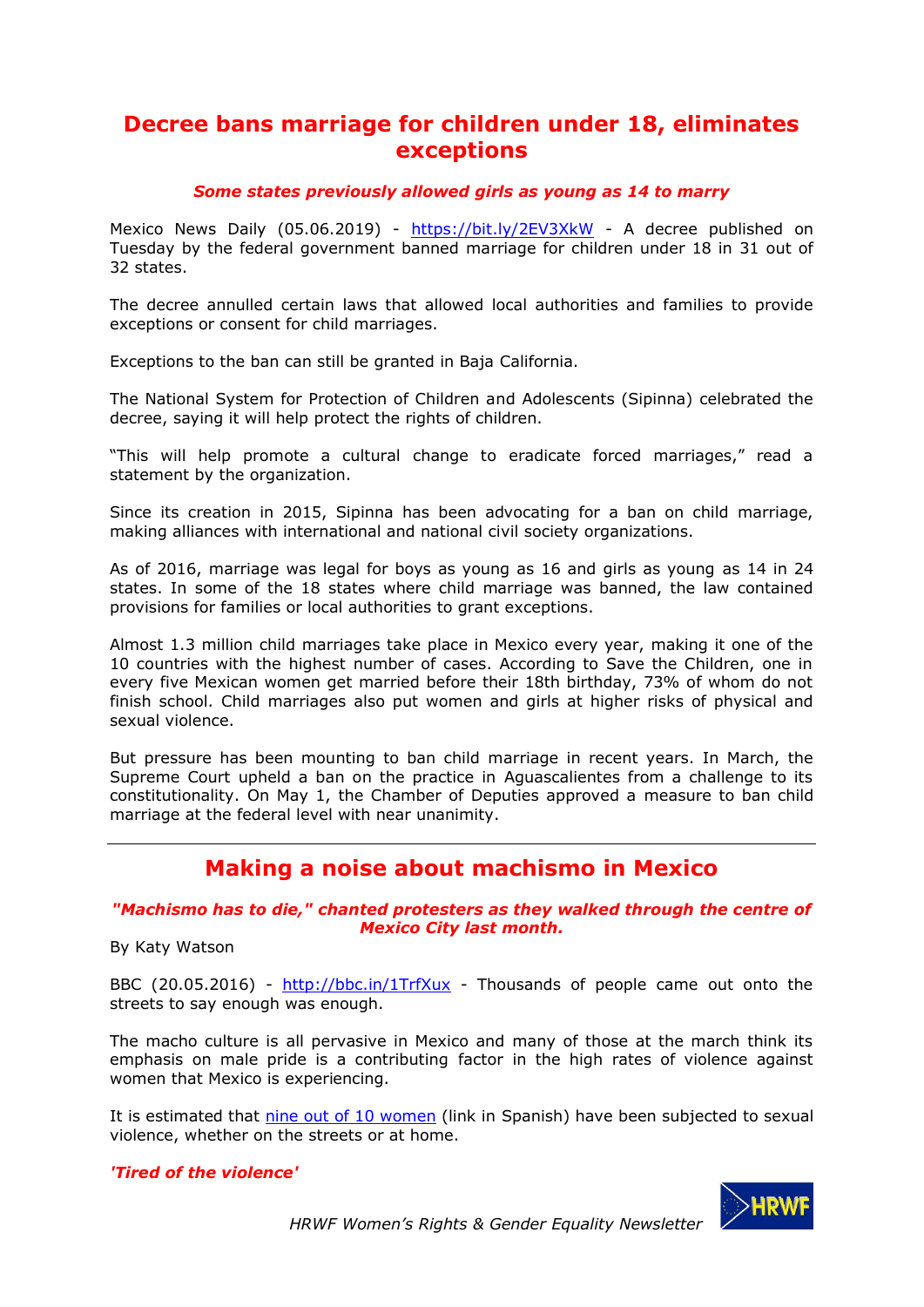"I'm here because I'm tired of the violence against women in Mexico," said Ana Carlota Velazquez, a student.

"I'm tired of living it and hearing it happen to my friends, in the streets, on public transport, in university and at work."

The women were joined by thousands of men. Many were carrying placards.

"I need feminism too", read one. Another read: "Because she's my sister, my girlfriend, my wife."

## *Femicide*

"We want to stay alive," other protesters shouted.

The extreme end of gender violence is femicide, the intentional murder of a woman because she is a woman.

It is a particular problem in Mexico. According to the country's National Commission to Prevent and Eradicate Violence against Women (CONAVIM), on average six women die a [violent death each day](http://www.gob.mx/cms/uploads/attachment/file/84740/La_Vilencia_Feminicida_en_M_xico__aproximaciones_y_tendencias_1985_-2014.pdf) (link in Spanish) in Mexico.

Accurate figures are hard to come by. States differ in the way they collect data and in how honest they are with the figures.

Even CONAVIM admitted getting accurate data was a challenge.

This is made harder by the fact that it is hard to prove that a murder was committed because gender alone. As a result, femicides are massively under-reported.

In a country where up to 99% of crimes go unsolved, many victims' families often do not go to authorities for help because they believe it will not change anything.

### *Murdered in Mexico State*

Ciudad Juarez used to be known as the most violent city in Mexico, a city where hundreds of women went missing.

But Ecatepec, part of poor Mexico State on the edge of the capital, has now surpassed the reputation Ciudad Juarez once had.

Irinea Buendia lives in Mexico State, not far from Ecatepec. She says her daughter Mariana was killed by her husband.

He had a history of violence and had threatened to kill her. But when Mariana was found hanged in the marital home, her death was recorded as a suicide.

"The first thing they say is 'what did you daughter do for him to treat her like that? What did she do to make him kill her?'," Ms Buendia tells me.

"But men don't own women. Just because there's a problem in a relationship or in a marriage doesn't mean that murder is the answer."

### *Therapy - is it hard to be a man?*

On the other side of Mexico state, a workshop is trying to tackle the root of the problem.

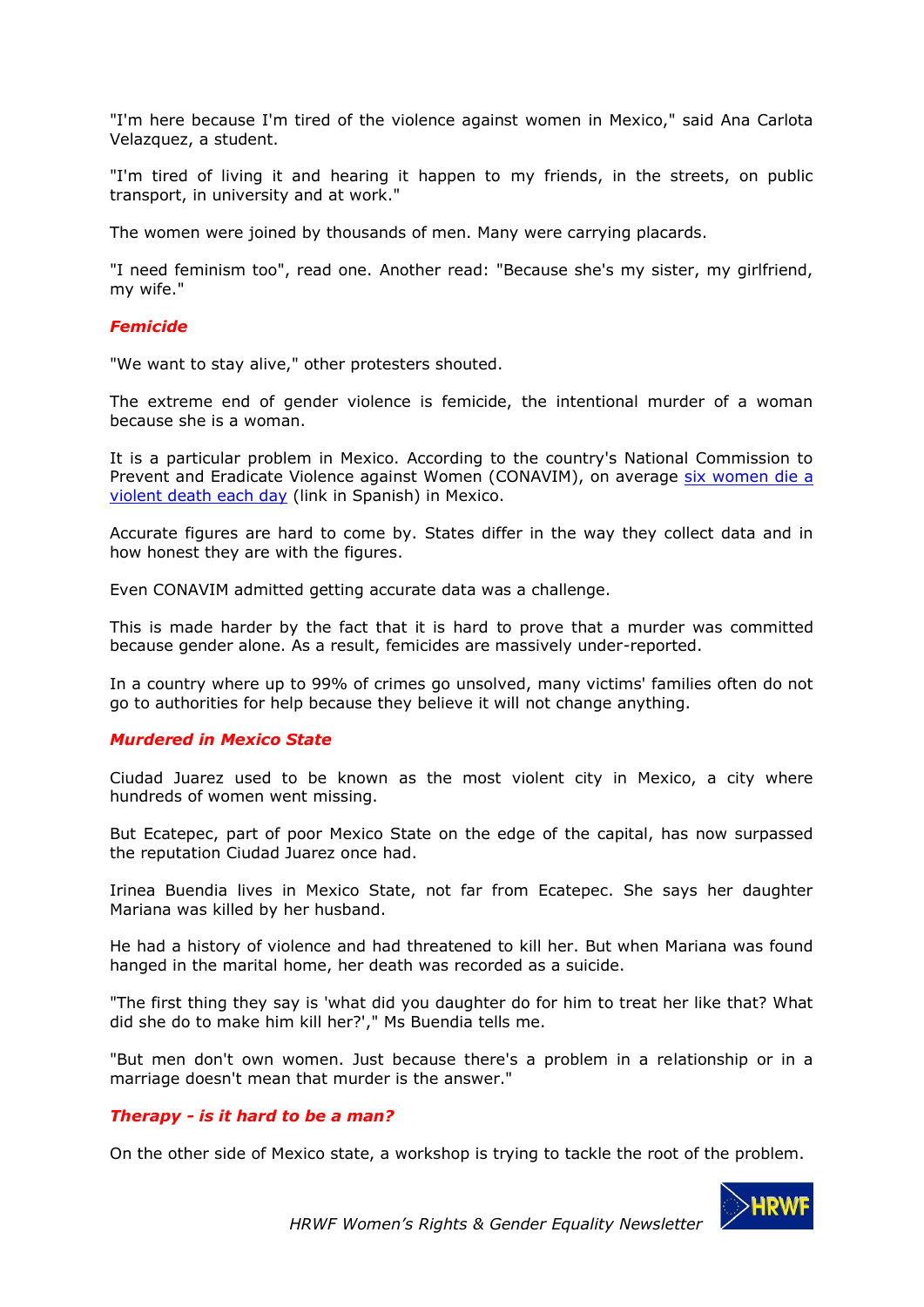A group of men - and two women - are sitting in a classroom, with a psychologist at the whiteboard.

"Is it hard to be a man?" he asks the class.

There is a real mix of responses from the participants. One breaks down as he tries to explain his point of view.

Another says no, if you know how to behave decently, it should not be hard at all.

One of the participants, Alberto Trinidad Martinez Nava, was sentenced to 28 years in prison for raping and killing two women.

He is now free and says his attitude has changed.

"It was all about me," he says. "Machismo - it was just me, me, me. I belittled women. I had that bad attitude that women would be under my control but I know that not to be true now."

### *'Violence is accepted'*

"If we only focus on the victim, the perpetrator will continue to be violent in new relationships," says Marisol Zarco Reyes, a psychologist at Mexico State Council for Women.

"Sadly, perpetrators of domestic violence are born seducers so they finish one relationship and move on to the next so we saw the need to focus on them, too."

"Getting them to admit they are the perpetrators of violence is half the process," says Ms Zarco.

"Unfortunately in our society, violence is accepted. They are taught that violence is the way to keep power."

The issue of gender violence is a worldwide problem but Ms Zarco says there is a cultural problem particular to Mexico, too.

"Machismo is a hegemonic model of masculinity in Mexico," she says.

"The man who shouts, who has to hit people to show his power. Yes, there's machismo in Mexico."

### *'Ongoing struggle'*

The workshop is part of a bigger initiative called Mexico State for a Life without Violence, which supports women who are vulnerable to domestic abuse.

According to a victims' agency run by the government, 90% of victims of sexual violence are women.

And for women like Ms Buendia, the struggle against the culture of violence goes on.

After five years of campaigning, the Mexican Supreme Court last year ordered her daughter's death to be re-investigated from a gender perspective.

It is a move that Ms Buendia thinks could be hugely significant for many other cases that have also not been investigated as femicides.